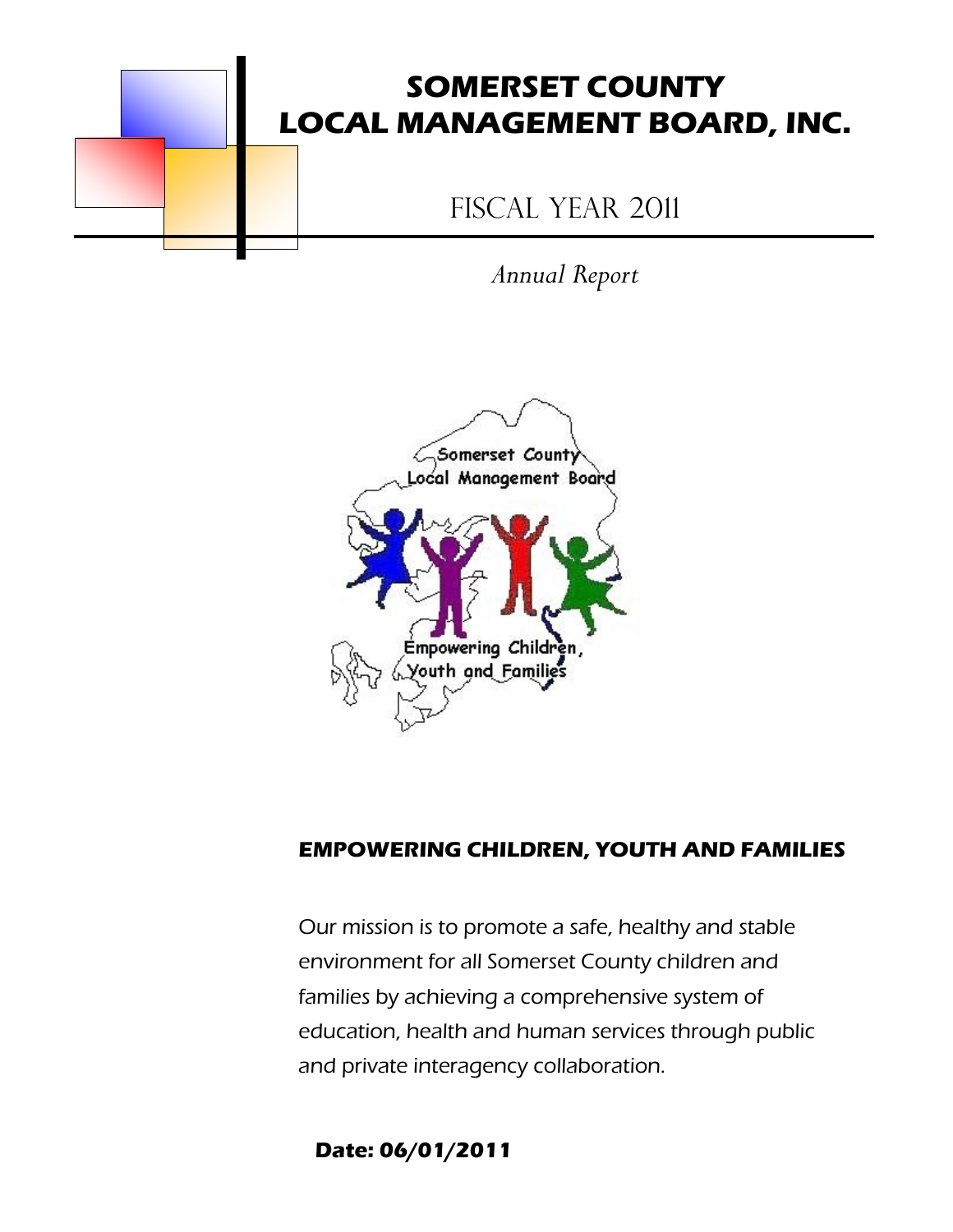

Dear Reader,

On behalf of the members of our Board of Directors, I am pleased to submit our first annual report highlighting the efforts of the Somerset County Local Management Board, Inc. This report is intended to showcase the accomplishments of the past year, as well as express difficulties, challenges, and hopes for the future.

The Somerset County Local Management Board, Inc. is one of twenty-four jurisdictions in the state of Maryland. All LMBs have the responsibility to ensure a continuum of prevention and early intervention services for children and families by developing collaborative partnerships with public agencies and community resources. We empower local stakeholders to identify needs and establish priorities for the community. This is done through facilitation, collaboration, coordination, and community and capacity building.

The core purpose of the Local Management Boards is to provide board development and support, facilitate collaboration among agencies, and complete a needs assessment to determine the strengths and needs of the county. This report will show the successes the Somerset County Local Management Board, Inc. has had in fulfilling its purpose, as well as the work done above and beyond this scope.

As the Executive Director of the Somerset County Local Management Board, Inc., and as a resident of Somerset County, I value your commitment to Somerset County's most valuable resource—our children and families. I look forward to continuing to work collaboratively with you as we ensure that services are in place to meet the needs of all children and families in Somerset County. In these extraordinarily difficult financial times, the collaborative partnerships developed and fostered by the Somerset County Local Management Board, Inc. are more important than ever to ensure the continued well being of children and families.

Thank you for your support.

Sincerely,

Susanna Henson Executive Director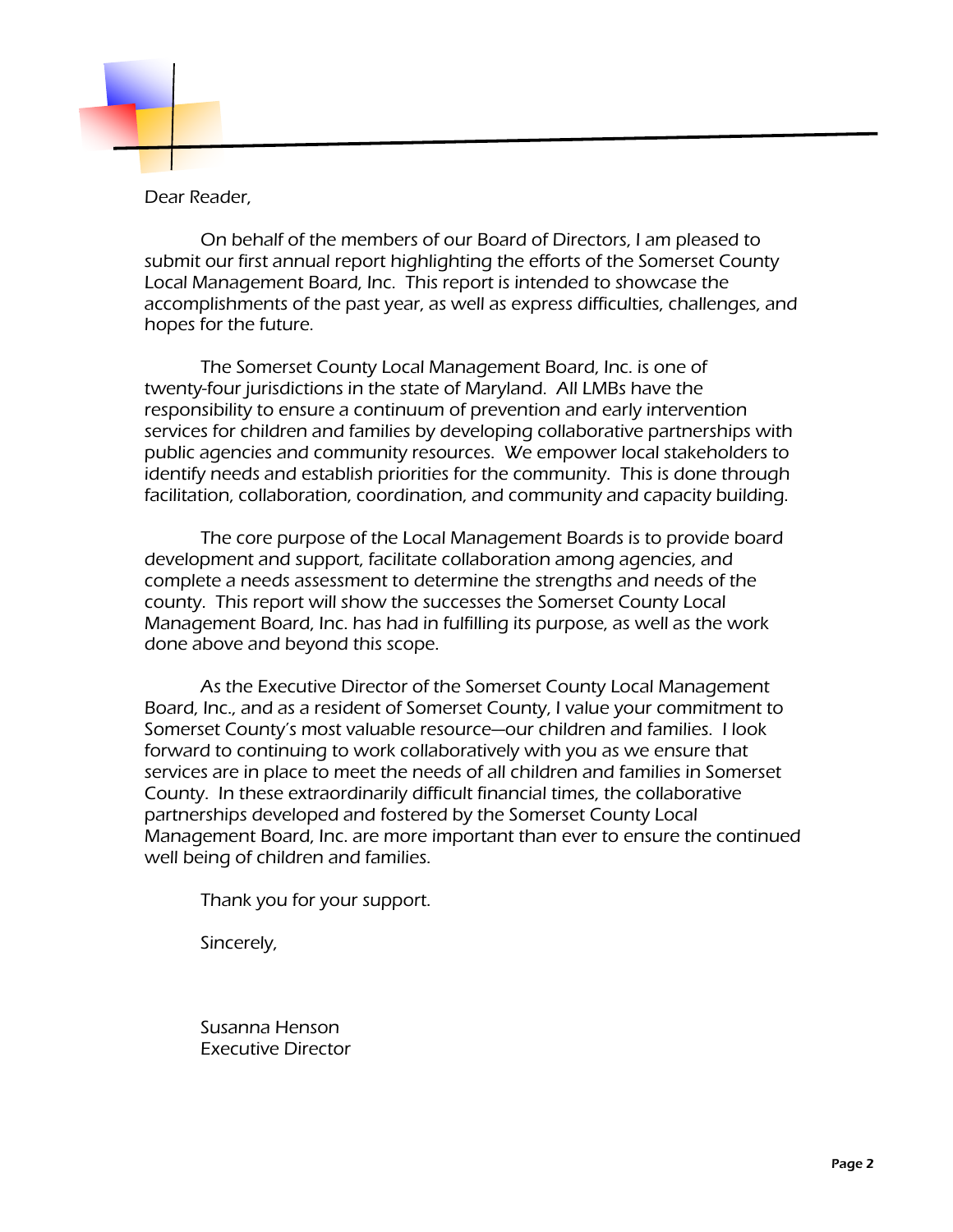## Board of directors

Ken Ballard Somerset County NAACP

Christine Bozick—Chair Three Lower Counties

Dr. Karen-Lee Brofee Somerset County Board of Education

Heather Brown Wicomico Somerset Regional Core Service Agency

Kirkland Hall University of Maryland Eastern Shore / NAACP

Patricia Mannion Somerset County Department of Social Services

Craig Mathies Somerset County Commissioners

Sister Cecilia McManus Seton Center

Rev. Candy Miles Metropolitan United Methodist Church

Claudia Nelson Somerset County Department of Social **Services** 

Colleen Parrott Somerset County Health Department

Lt. Krah J. Plunkert Maryland State Police, Princess Anne Barracks X

Donnie Price Community Member

Jennifer Ranck Somerset County Library System

Dawn Spicer Developmental Disabilities Association

Danny Thompson Somerset County Economic Development

Lee Tracy Somerset County Department of Juvenile Services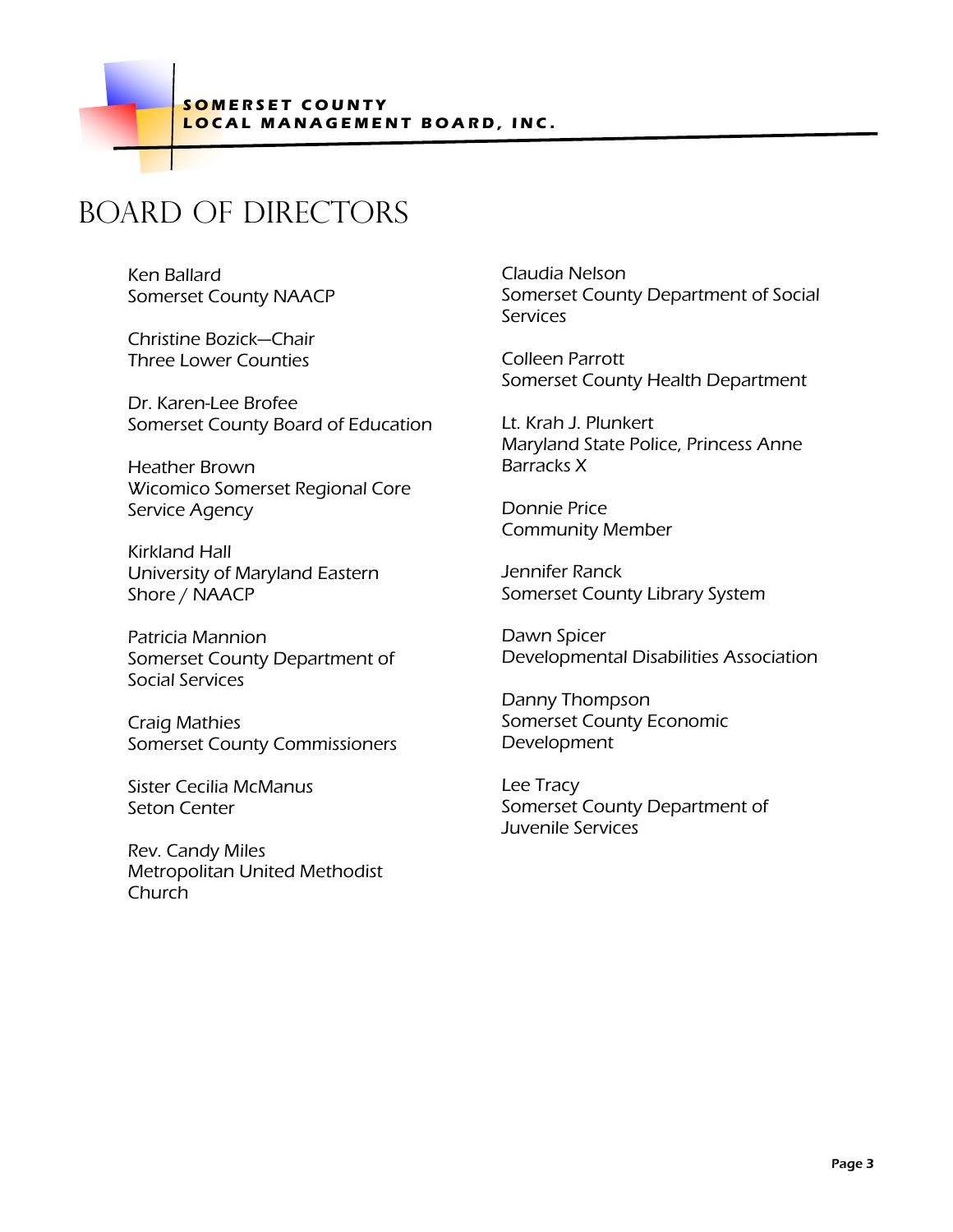

# TABLE OF CONTENTS

| Letter from the Executive Director                | 2  |
|---------------------------------------------------|----|
| <b>Board of Directors</b>                         | 3  |
| <b>Table of Contents</b>                          | 4  |
| <b>Executive Summary</b>                          | 5  |
| <b>Activities in Fiscal Year 2011</b>             | 6  |
| <b>Projected Expenditures in Fiscal Year 2011</b> | 7  |
| <b>Program Details and Accomplishments</b>        | 8  |
| <b>Looking Back</b>                               | 10 |
| <b>Moving Forward</b>                             | 11 |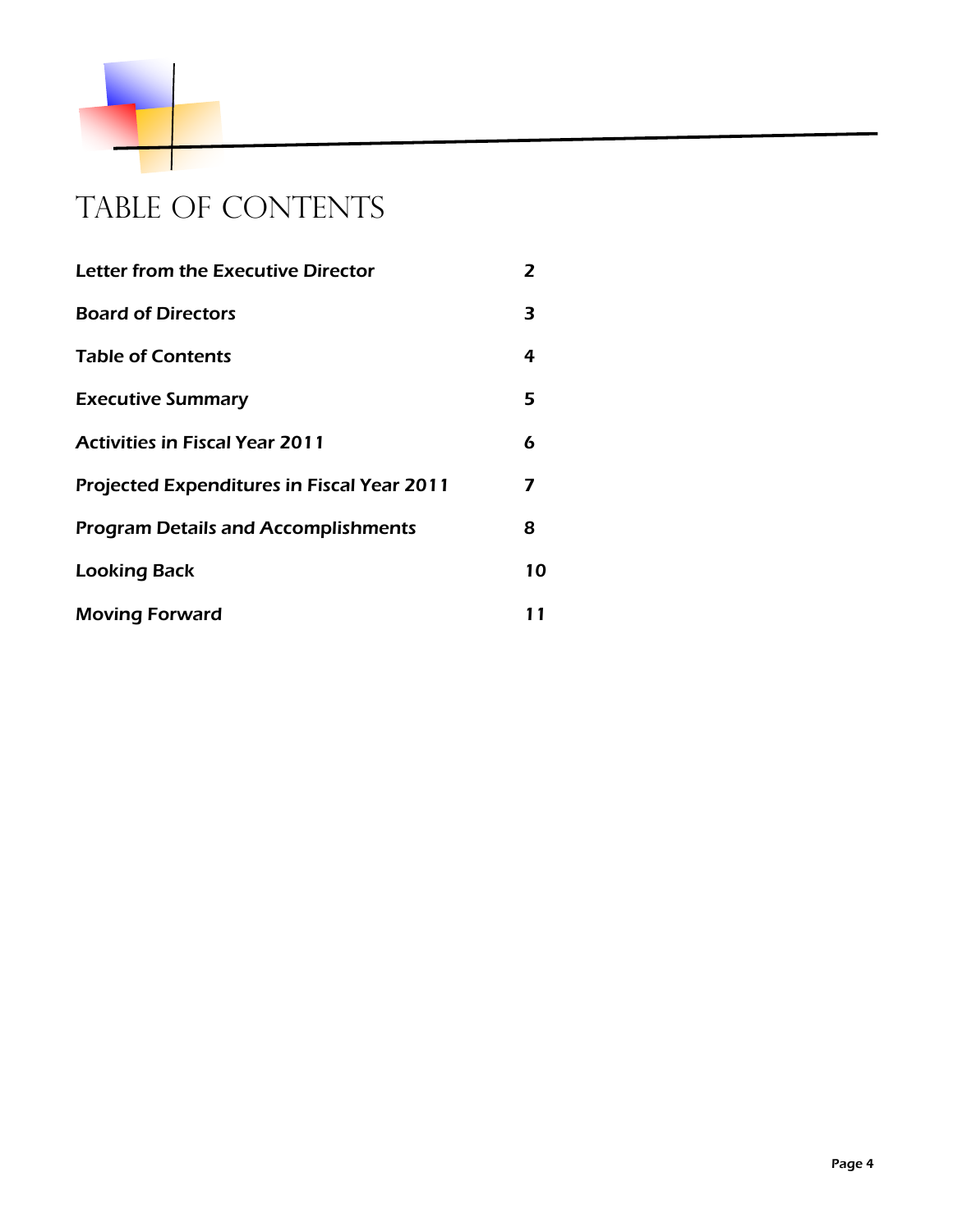**SOMERSET COUNTY L O C A L M A N A G E M E N T B O A R D , I N C .**

## EXECUTIVE SUMMARY

"Two roads diverged in a wood, and I — I took the one less traveled by, and that has made all the difference."

### From The Road Not Taken Robert Frost

## Why we are here

Our local community is the heart of the Somerset County Local Management Board, Inc. (SCLMB, Inc.), as with all Local Management Boards (LMBs) in Maryland. LMBs are the spark that lights the community fire giving voice to local issues, assessing strengths and needs, and breaking down agency barriers. The SCLMB, Inc. receives Children"s Cabinet Interagency Funds (CCIF) to:

- $\bullet$ Build collaborative partnerships among public and private organizations, nonprofits and community representatives including consumers and participants
- Assess community needs
- Apply for and manage state, federal and community grant dollars
- Develop and manage contracts with local child serving agencies
- Monitor children's programs
- Make sure state dollars are spent wisely
- Measure performance to ensure program outcomes are met
- Provide ongoing technical assistance to local grass-roots programs

LMBs are the core entities established in each of Maryland"s 24 jurisdictions to stimulate collaboration at the local level and to strengthen local services to children and families. This report will offer examples of how the SCLMB, Inc. carried out its legislative charge in FY11, and what the future plans of the SCLMB, Inc. are.

The SCLMB, Inc. has a vision that Somerset County is a community in which the entire family fees safe, supported and involved; adults excel in the workforce; and people from all socioeconomic levels contribute to the community.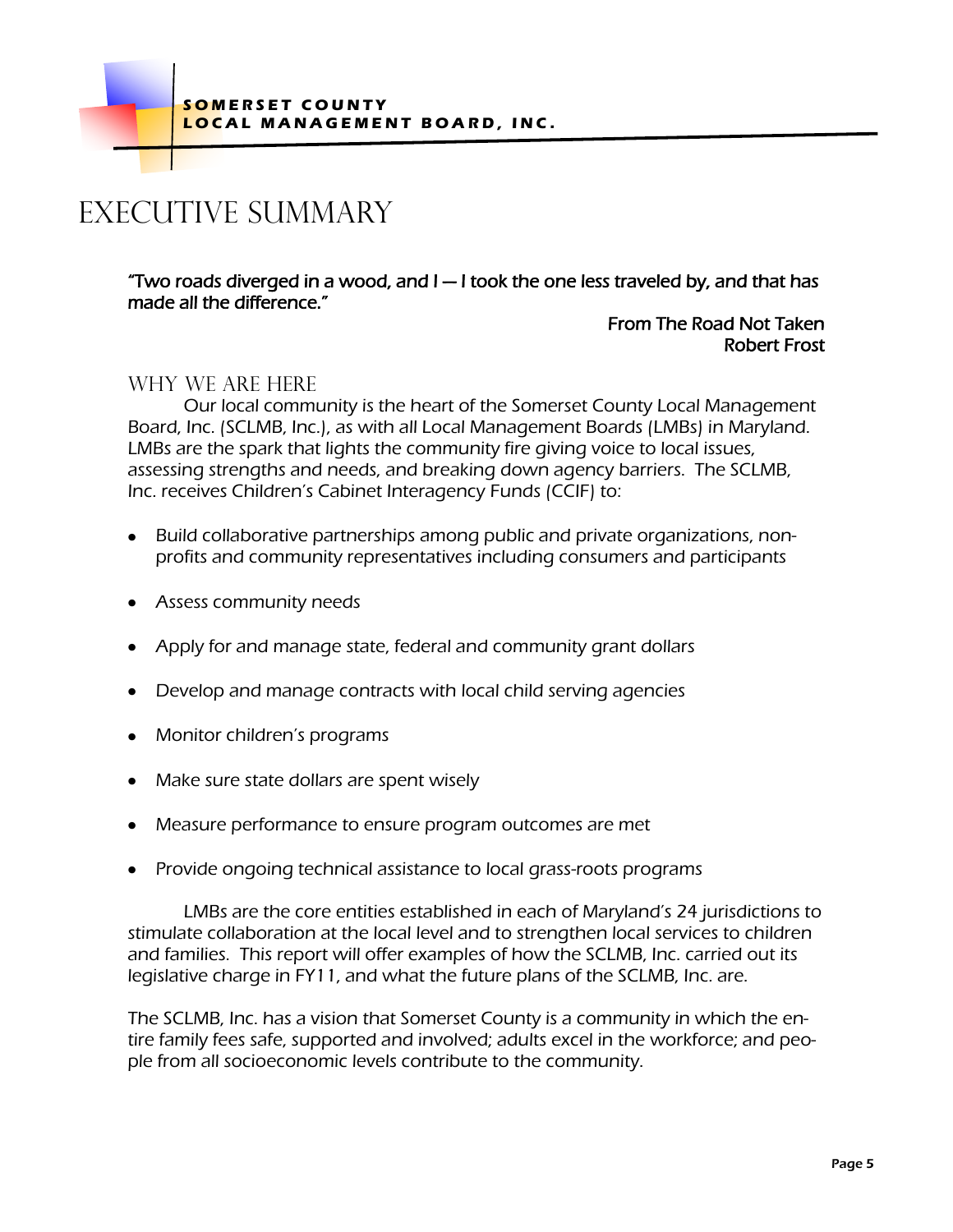## ACTIVITES IN FISCAL YEAR 2011



## **How well we do it**

#### **Funding**

| $\bullet$ GOC:  | \$288,755 |
|-----------------|-----------|
| $\bullet$ GOCCP | \$204,639 |
| $\bullet$ MSDF  | \$299,562 |

\$792,956

#### Average Cost Per Client

\$871 per year

#### Residents Served

- 212 Children
- 170 Families
- 528 Individuals

#### Staff Employed

47 Full and Part Time Somerset County staff

GOC: Governor"s Office for Children

GOCCP: Governor"s Office of Crime Control and Prevention MSDE: Maryland State Department of Education

## **WHAT WE DO**

#### Programs

- Communities Mobilizing for Change on Alcohol (CMCA)
- Voyage to Excellence After School Program
- Healthy Families
- Local Coordinating Council
- Somerset Family Navigator
- Crisfield Youth Center and Seasons 4 Success
- Princess Anne Youth Centers
- Somerset County Anti-Gang Initiative

#### Locations Served

- $\bullet$ Crisfield (Seasons 4 Success, Youth Center)
- Princess Anne (Youth Center)  $\bullet$
- All Elementary Schools (Voyage)
- Entire County (All Other Programs)  $\bullet$

#### **Partnerships**

- $\bullet$ Local Coordinating Council
- Healthy Families Advisory Committee  $\bullet$
- CMCA Task Force
- $\bullet$ Tri-County Homeless Board
- Somerset County Homeless Committee  $\bullet$
- Core Service Agency Advisory Council  $\bullet$
- Cancer/Tobacco Coalition  $\bullet$
- Multi-Disciplinary Team
- Nehemiah Coalition  $\bullet$
- Strategic Planning Framework Team
- Board of Education Gang Policy Planning  $\bullet$ Team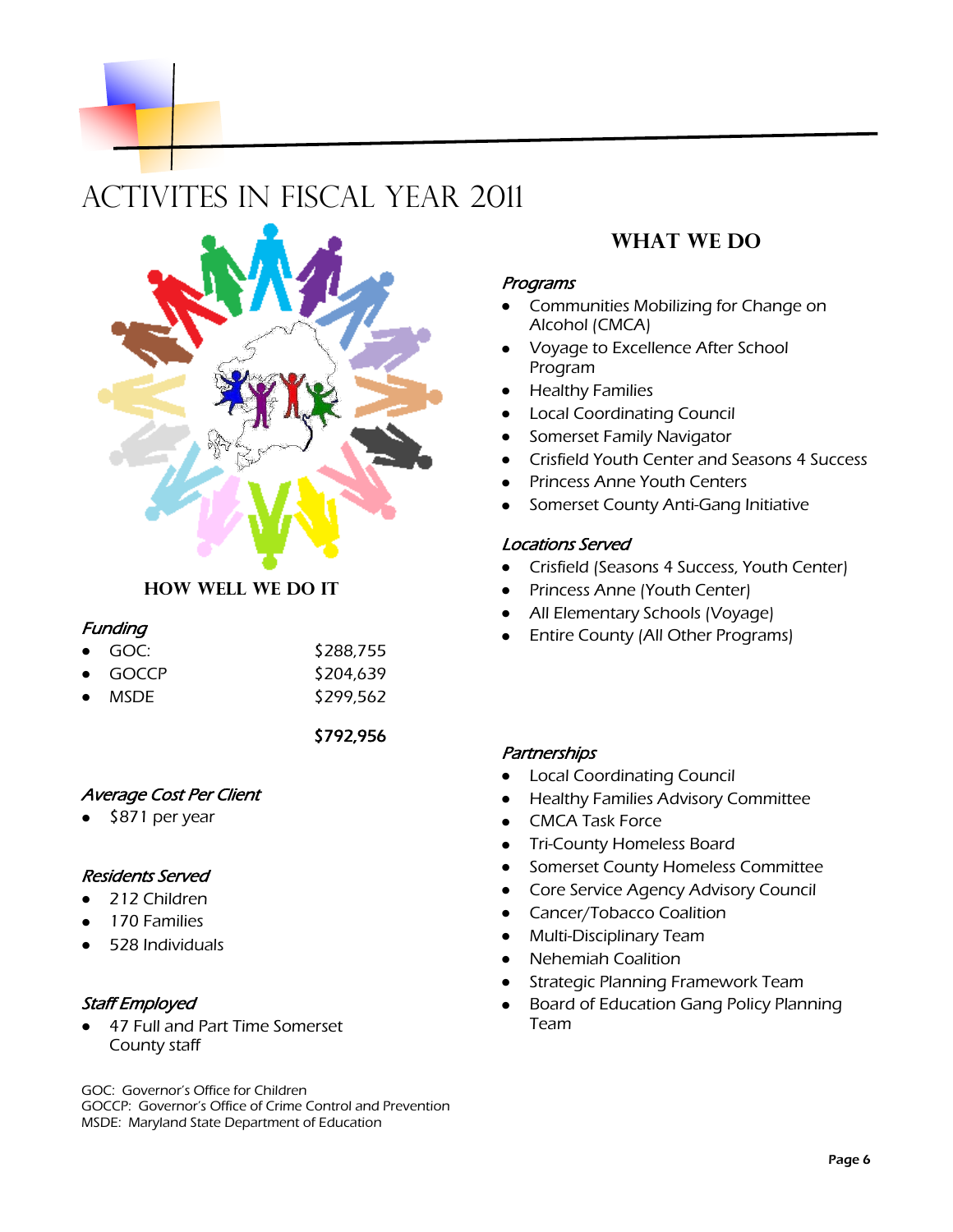# PROJECTED EXPENDITURES IN FISCAL YEAR 2011

| <b>FISCAL YEAR 2011 PROJECTED EXPENDITURES BY PROGRAM</b>      |                                     |  |                     |                     |                     |              |  |  |  |
|----------------------------------------------------------------|-------------------------------------|--|---------------------|---------------------|---------------------|--------------|--|--|--|
| <b>Program Title</b>                                           | <b>Total</b><br><b>Expenditures</b> |  | CCIF (GOC)          | <b>GOCCP</b>        | <b>MSDE</b>         | <b>Total</b> |  |  |  |
| Communities Mobilzing for Change on Alcohol                    | \$72,985                            |  |                     | \$25,435 \$47,550   |                     | \$72,985     |  |  |  |
| Crisfield Youth Center Targeted Outreach Program               | \$104,139                           |  |                     | \$55,155 \$48,984   |                     | \$104,139    |  |  |  |
| Earned Reinvestment Programs / Initiatives                     |                                     |  |                     |                     |                     |              |  |  |  |
| <b>CMCA</b> Training                                           | \$2,564                             |  | \$2,564             |                     |                     | \$2,564      |  |  |  |
| Local Coordinating Council Transitiion Plan                    | \$10,050                            |  | \$10,050            |                     |                     | \$10,050     |  |  |  |
| Needs Assessment / Strategic Planning                          | \$3,562                             |  | \$3,562             |                     |                     | \$3,562      |  |  |  |
| Non-Profit Application Fees                                    | \$1,070                             |  | \$1,070             |                     |                     | \$1,070      |  |  |  |
| <b>Healthy Families</b>                                        | \$299,562                           |  |                     |                     | \$299,562           | \$299,562    |  |  |  |
| Local Access Mechanism (Somerset Family Navigator)             | \$57,536                            |  | \$57,536            |                     |                     | \$57,536     |  |  |  |
| Princess Anne Youth Center Targeted Outreach Program           | \$68,484                            |  | \$20,532            | \$47,952            |                     | \$68,484     |  |  |  |
| Someset County Anti-Gang Initiative                            | \$12,907                            |  |                     | \$12,907            |                     | \$12,907     |  |  |  |
| Voyage to Excellence After School Program                      | \$65,097                            |  | \$65,097            |                     |                     | \$65,097     |  |  |  |
| <b>Total Programs</b>                                          | \$697,956                           |  | \$241,001           | \$157,393           | \$299,562           | \$697,956    |  |  |  |
| Core LMB Functions / Overhead                                  | \$65,000                            |  | \$65,000            |                     |                     | \$65,000     |  |  |  |
| <b>Total LMB Funding</b><br><b>Percentage of Total Funding</b> | \$762,956                           |  | \$306,001<br>40.11% | \$157,393<br>20.63% | \$299,562<br>39.26% | \$762,956    |  |  |  |
|                                                                |                                     |  |                     |                     |                     |              |  |  |  |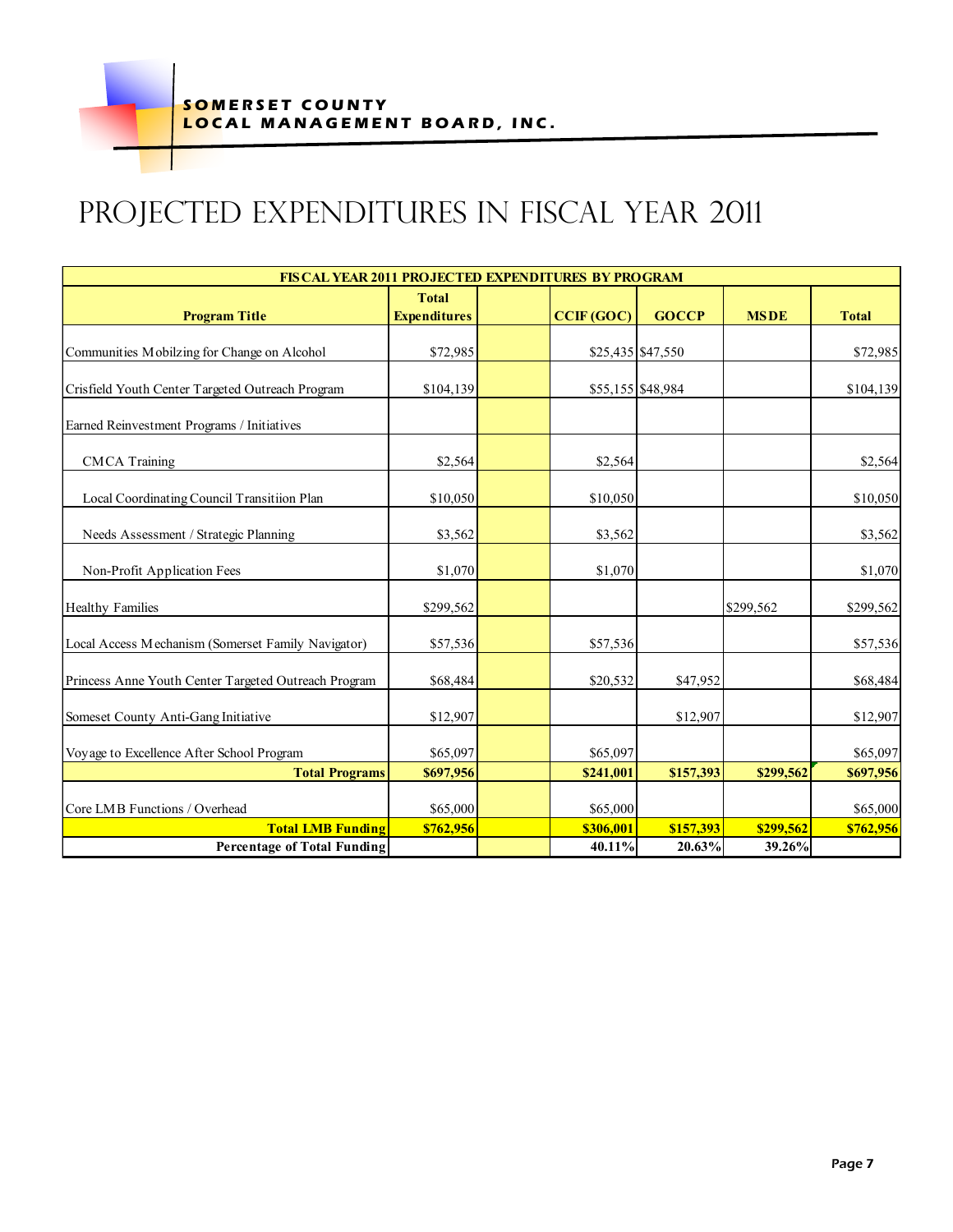#### **PROGRAM DETAILS AND A C C O M P L I S H M E N T S**

## **Crisfield Youth Center Targeted Outreach Program**

Intervenes in young peoples lives who are at risk for gang involvement and in need of a safe place to go after school. The program targets youth who have committed minor offences or who have the potential for Juvenile Services involvement.

- Exceeding all targeted measures in Fiscal Year 2011
- All youth engaged in Kids of Honor and 40 Developmental Assets

#### **Seasons 4 Success**

Provides services and support for 6th, 7th, and 8th grade students in the Crisfield area who experience problems with school attendance and reading, specifically those students reading below grade level.

- Exceeding all targeted measures in Fiscal Year 2011
- All youth showing at least one reading grade level improvement

## **Princess Anne Youth Center Targeted Outreach Program**

Intervenes in young peoples lives who are at risk for gang involvement and in need of a safe place to go after school. The program targets youth who have committed minor offences or who have the potential for Juvenile Services involvement.

- Below targeted measures for Fiscal Year 2011
- Challenges with former vendor, will re-evaluate in Fiscal Year 2012

## **Local Access Mechanism (Somerset Family Navigator)**

An information and referral system, with one-on-one coordination and support for those families navigating various agencies for services for their children.

- Exceeding all targeted measures in Fiscal Year 2011 except client number
- Limited resources, but all customers report satisfaction with services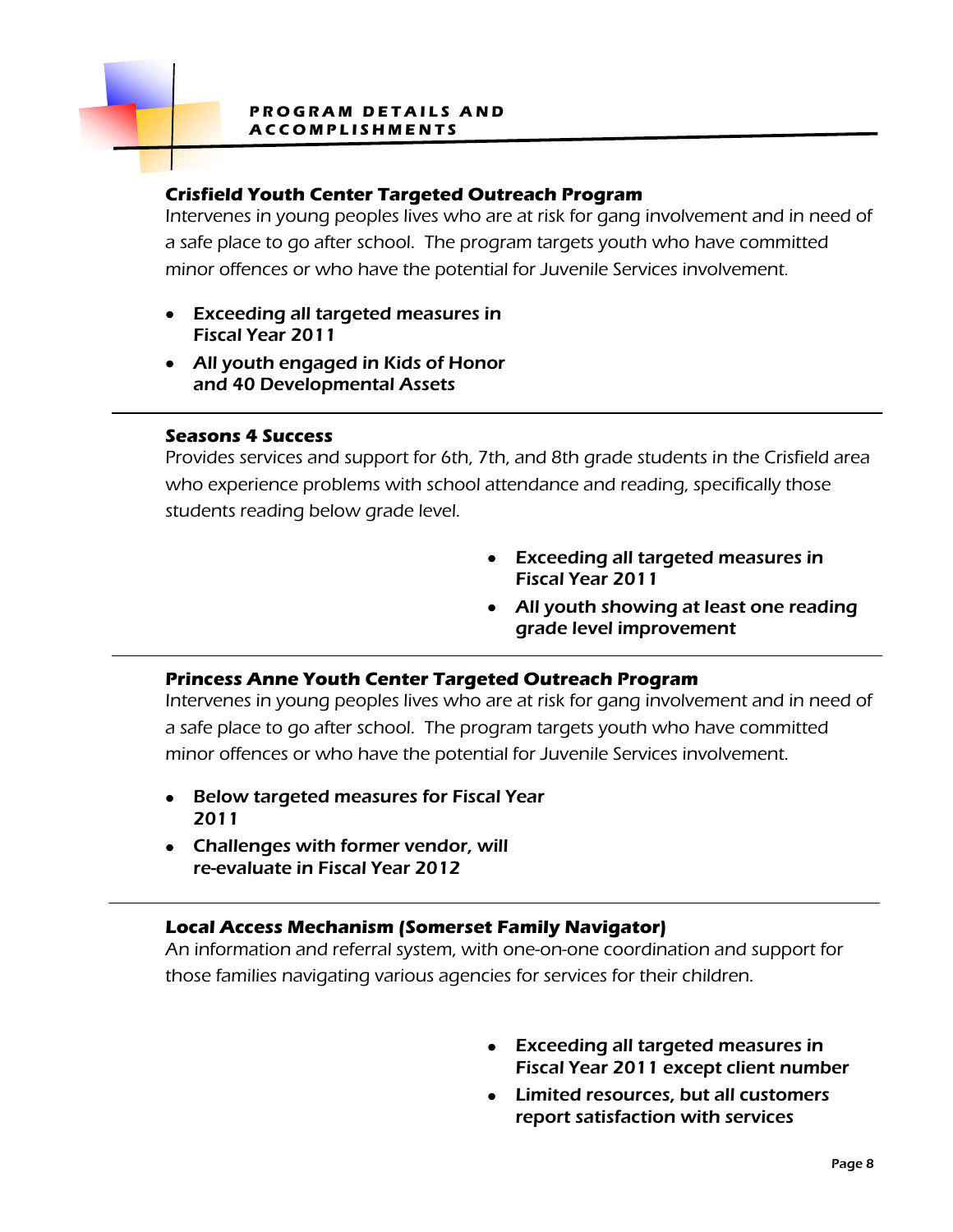## **Communities Mobilizing For Change on Alcohol**

A Substance Abuse Mental Health Services Administration Model Program aimed reducing the availability of alcohol to minors by partnering with local law enforcement, community activities, and the development of a CMCA Task Force.

- Exceeding all targeted measures in Fiscal Year 2011
- No merchant failures in last round of compliance checks

## **Voyage to Excellence After School Program**

A reading and math intervention program, with homework assistance and supplemental activities targeting Special Education youth and youth who are English Second Language learners.

- Below targeted measures for Fiscal Year 2011
- Lack of 21st Century funding reduced number of students, limited resources

## **Healthy Families**

A home visiting program for any new parent, with enrollment during the third trimester of pregnancy until the baby is three weeks old, providing parenting support, developmental screenings, and other supports to help the family with their new child.

- Exceeding all targeted measures in Fiscal Year 2011
- Serving 120 Somerset County families, outreach to new families improving

## **Somerset County Anti-Gang initiative**

Provides educational materials for community members regarding the warning signs of gang behavior and involvement, as well as strategies on how to combat this growing problem in our community.

- Exceeding all targeted measures for  $\bullet$ Fiscal Year 2011
- Distributed 528 information packets to community members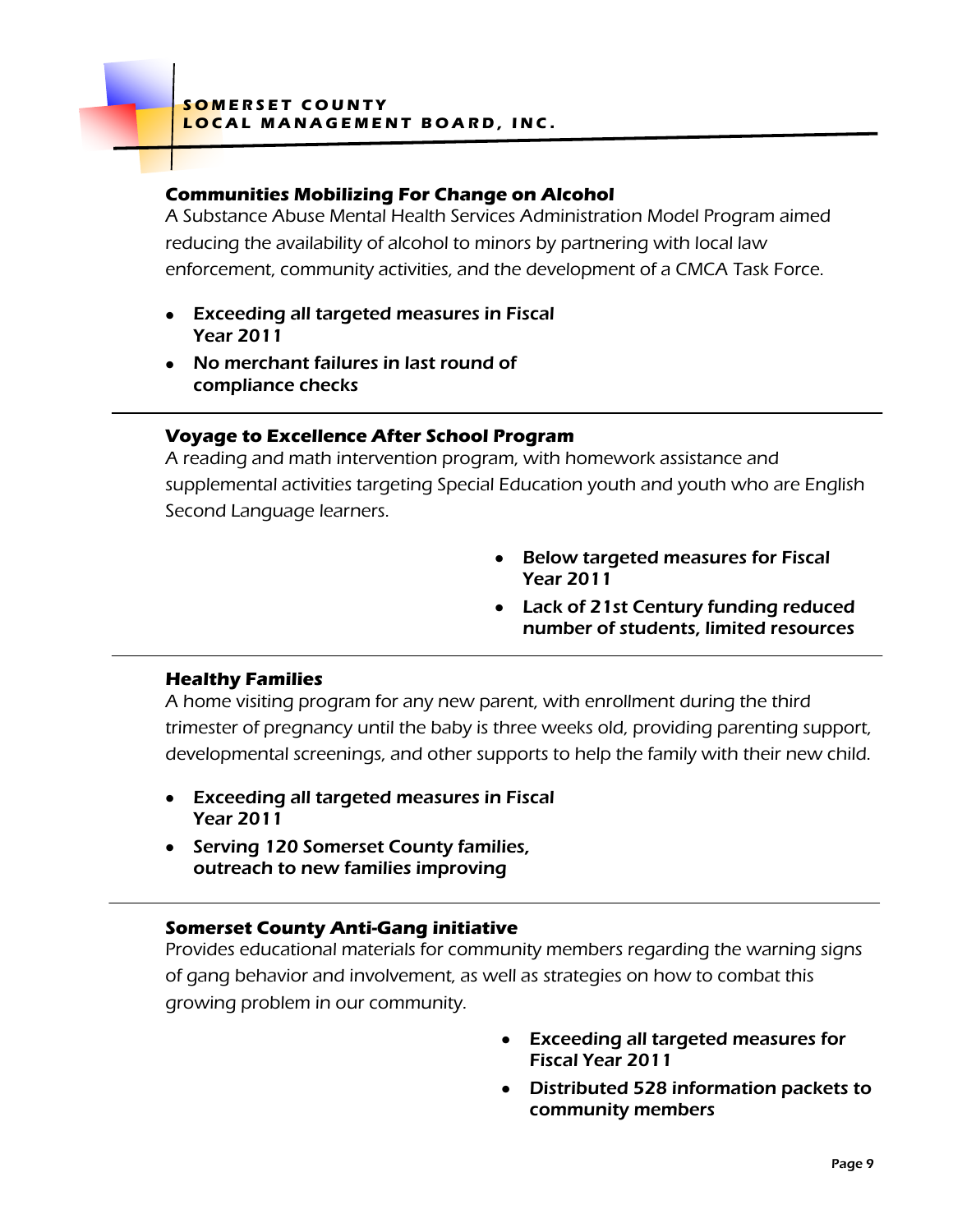## LOOKING BACK

#### "Dear Local Management Board,

I thank you for your help and appreciate what you done for me. If there s anything in the future that I may be a help to you, please let me know because you done something big for me and I can do something for you. And again, I like to thank you again!"

Somerset County Program Participant

#### Where we were

At the time the letter above was written we were in a much better place fiscally. We had five staff persons, consisting of one Executive Director, two Program Monitors, one Fiscal Manager, and one Administrative Assistant. Today we have two staff persons, an Executive Director and an Administrative Assistant, both of whom share the duties of Program Monitor and Fiscal Manager. We had funding for all our current programs, plus two or three programs that no longer exist due to reduced funding. We were also blessed to be able to host multiple summits in Somerset County for youth and parents on multiple subjects, which can no longer happen due to funding reductions and restrictions.

From Fiscal Year 2009 to Fiscal Year 2011, the Local Management Boards across the state took a staggering 60% reduction in total funding, resulting in a 31% reduction in programming and a 43% reduction in staffing statewide. These types of reductions have forced many LMBs to drastically reduce function, share resources across counties, or in some dire situations consider closing their offices, handing over the responsibility of program monitoring to their county government.

The Somerset County Local Management Board, Inc. has been incredibly fortunate to have the foresight of previous Directors and current staff to take steps to ensure our survival. The Somerset County Commissioners have also been highly instrumental in the continued success of the SCLMB, Inc., by providing in kind services and agreeing to allow the SCLMB, Inc. to use county space rent-free in exchange for renovations paid through creative funding. Without such support, the SCLMB, Inc. would not be able to function in the capacity it currently does, and would not have the opportunity to plan for the future.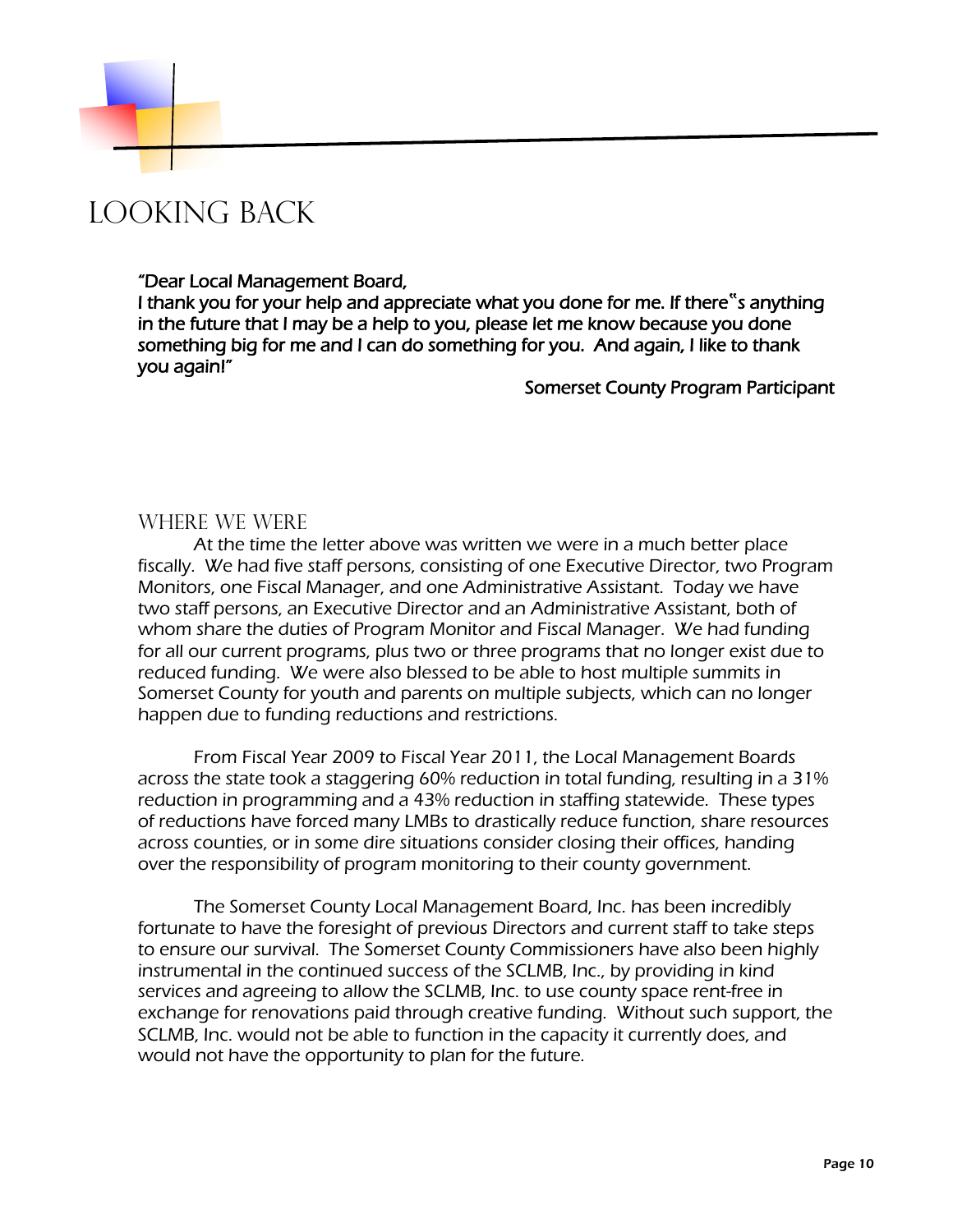## MOVING FORWARD

"Thank you and [program coordinator] for all your hard work and continued partnership that we all closely share. I look forward to the upcoming year with this grant and hopefully some new and innovative ways to combat the issues plaguing our youth. Once again, thanks for all your hard work and dedication."

> Lt. Krah J. Plunkert, Commander Maryland State Police, Princess Anne Barrack

## WHAT THE FUTURE HOLDS

For Fiscal Year 2012, the Somerset County Local Management Board, Inc. will have the same funding from the Children"s Cabinet that it received in Fiscal Year 2011, less the Earned Reinvestment programs, which were one time only. Although this leaves a deficit in Administrative Funds, the SCLMB, Inc. will continue to pursue additional grant funds to cover this amount as we approach Fiscal Year 2012.

Programming will remain virtually unchanged, with the exception of the two youth centers in Crisfield and Princess Anne, which will now be administered under one program "umbrella" to better utilize resources. The Somerset County Anti-Gang Initiative was a one year only grant, so that will cease once the materials have all been distributed.

New programs being pursued for Fiscal Year 2012 include a Crime Awareness Initiative, very similar in scope to the Anti-Gang Initiative of Fiscal Year 2011. The staff continues to scour State and Federal grants for opportunities that will benefit Somerset County, and hopefully help offset the budget deficit as well.

The Somerset County Local Management Board, Inc. is also investigating the option of becoming a 501c3 non-profit organization as part of county government, thereby allowing us to consider nearly all forms of grants, from State and Federal to Private and Foundation grants. This would increase the opportunities available to Somerset County substantially. The non-profit status would also allow the SCLMB, Inc. to investigate fundraising activities to help replace some of the administrative and program dollars that have been lost over the years.

Fiscal Year 2012 and beyond promises to be challenging, however our faith in the community we serve and the wonderful county of Somerset help carry us through these turbulent times.